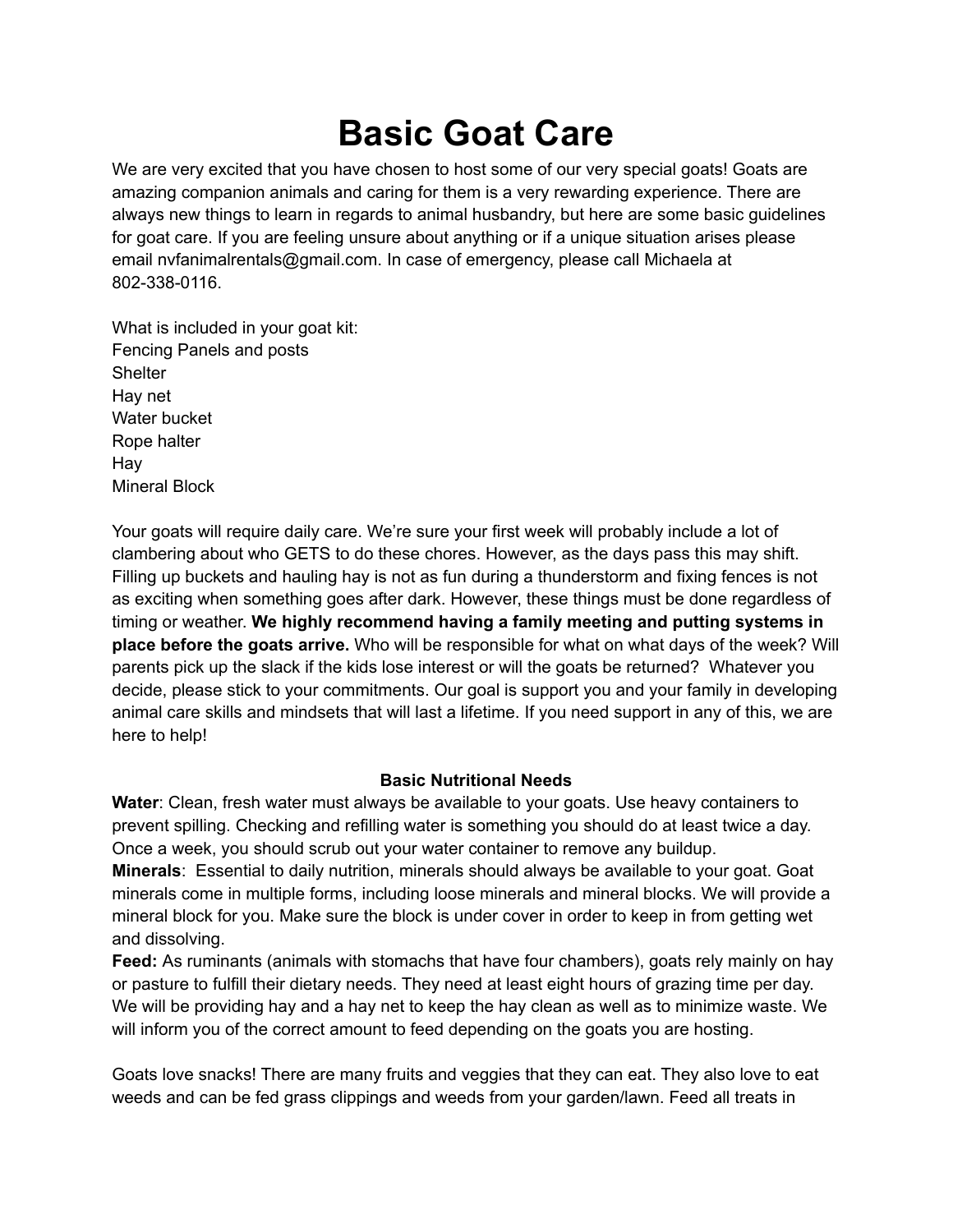moderation. Toxic Plants for Goats, Goats have great [instincts](https://packgoats.com/toxic-plants-for-goats/) but it's helpful to know [\(packgoats.com\)](https://packgoats.com/toxic-plants-for-goats/) can help you figure out what you should or should not feed to your goats.

### **Shelter Requirements**

**Building:** For goat housing, the most important thing is protection from the sun and the weather. Your shelter should provide shade and a place for them to get out of the rain and wind. Make sure you are cleaning out the shelter regularly to prevent manure buildup and to insure that your goats have a dry and clean place to sleep.

**Fencing:** In addition to adequate shelter, goats need a fenced-in outdoor area. The ideal fencing to use for goats is woven wire, "no climb" fencing, which we will provide. Regularly walk along your fence line to check for holes dug under the fencing by predators and that there are no gaps for the goats to escape. Our fence setup is approximately 16x16. **Please be aware that grass where you place the enclosure will be destroyed for at least the year.** It is best to choose an area that you may use for gardening in the future or an area far enough from the house that the grass is not of concern to you.

**Tethering:** Tethering your goats (putting them on a long leash) can be very dangerous because a goat can accidentally hang himself on a tether. You are welcome to tether your goat if you are out with your goat. This means that you are near your goat and able to see them constantly.

## **Handling Goats**

When working with goats, be very calm and gentle in your approach. Goats are nervous by nature and will spook easily if you yell or handle them roughly. When handling your goats, use a rope halter. If you use their collar, pull it so that the pressure is on the back of their neck and not across their throat. Handling your goat too roughly will cause him to struggle more, so the best amount of restraint is just enough to keep him still. Most goats like to be brushed and this can be useful for building relationships as well as keeping their coat clean and healthy.

Grounding yourself: This is one of the most important skills with any type of animal ownership. Animals are non-verbal, and look to our physical cues for information about us. Creating a space of calm inside yourself can have seemingly magical effects on the animal you are interacting with. Try to create a grounding ritual with your kids before they enter an animal pen. Something like this might be good to start with-

Begin by taking a full breath in and a long breath out (5 seconds). Now bringing awareness to the top of your body, your head, face, neck, shoulders (3 seconds). Noticing any sensations, movements, any places of holding (5 seconds). Now moving down to the arms and the hands (5 seconds) Sensing the back of the body, the front of the body (3 seconds). Feeling the contact of your body with ground(10 seconds). Now sensing your upper legs, your lower legs, and the feet (5 seconds).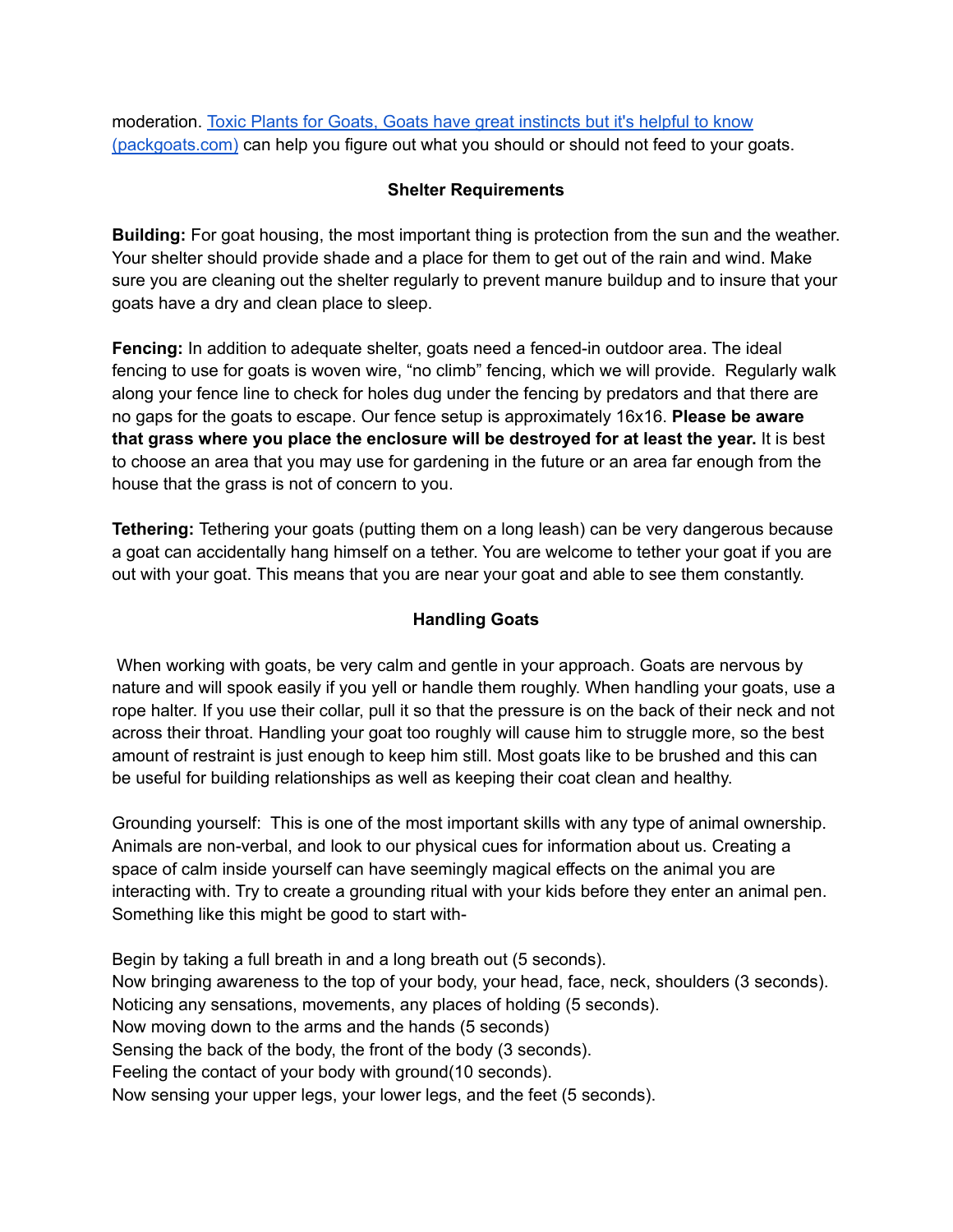Noticing if there are any particular places that call out for attention. Places where sensations feel most vibrant or dynamic (10 seconds) Take a full breath in and a long breath out (5 seconds)

We cannot stress the benefits of this enough. Creating these types of habits with interacting with animals can have life-long benefits for children and for the animals around them.

## **Goat Health**

You should be assessing your goat's health daily. If you notice anything unusual please contact us. We can either confirm that something is benign or make a plan with you for supporting your goats health. If you end up keeping your goats for longer than a month, we will schedule a visit to trim hooves, possibly deworm,and do a health assessment. Here are some things to be watching for:

Behavior: Behavioral changes often signify changes in physical or mental health. Noticing behavioral changes requires observing a baseline and recognizing when that changes. Is your curious goat suddenly extremely shy? Is your quiet goat very noisy? These good things to note as you do your chores.

Eating/drinking: A goat that is not eating or drinking is extremely problematic. Please report if either of these things are happening.

The following are questions you can ask as you check on your goats:

- Does the animal seem relaxed?
- Is the goat in question in good condition; neither too thin, nor too fat?
- If you pinch the skin, does it return to the normal position quickly?
- Is its coat bright and shiny?
- Is the coat free from loose hair?

• Is this animal free of ticks, lice and mites under the tail, around the udder, in the ear and between the hooves?

- Is the animal free of coughing or sneezing?
- Is the goat free of wounds or lumps?
- Is the urine clear, yellow and free from blood or pus?
- Is the tail or rear area of the animal clean of stains caused by diarrhea?
- Does the goat pass feces freely, without straining due to constipation?
- Are the feces of the goat well formed?
- Are the feces free of any sign of diarrhea (watery feces) or blood?
	- Are their eyes bright and engaged?

#### **Safety**

Please always be acting in a safety conscious way when dealing with your goats. Although our goats are friendly they can do serious harm to an adult,child, or landscape. Here are some situations to consider and be mindful of when handling goats.